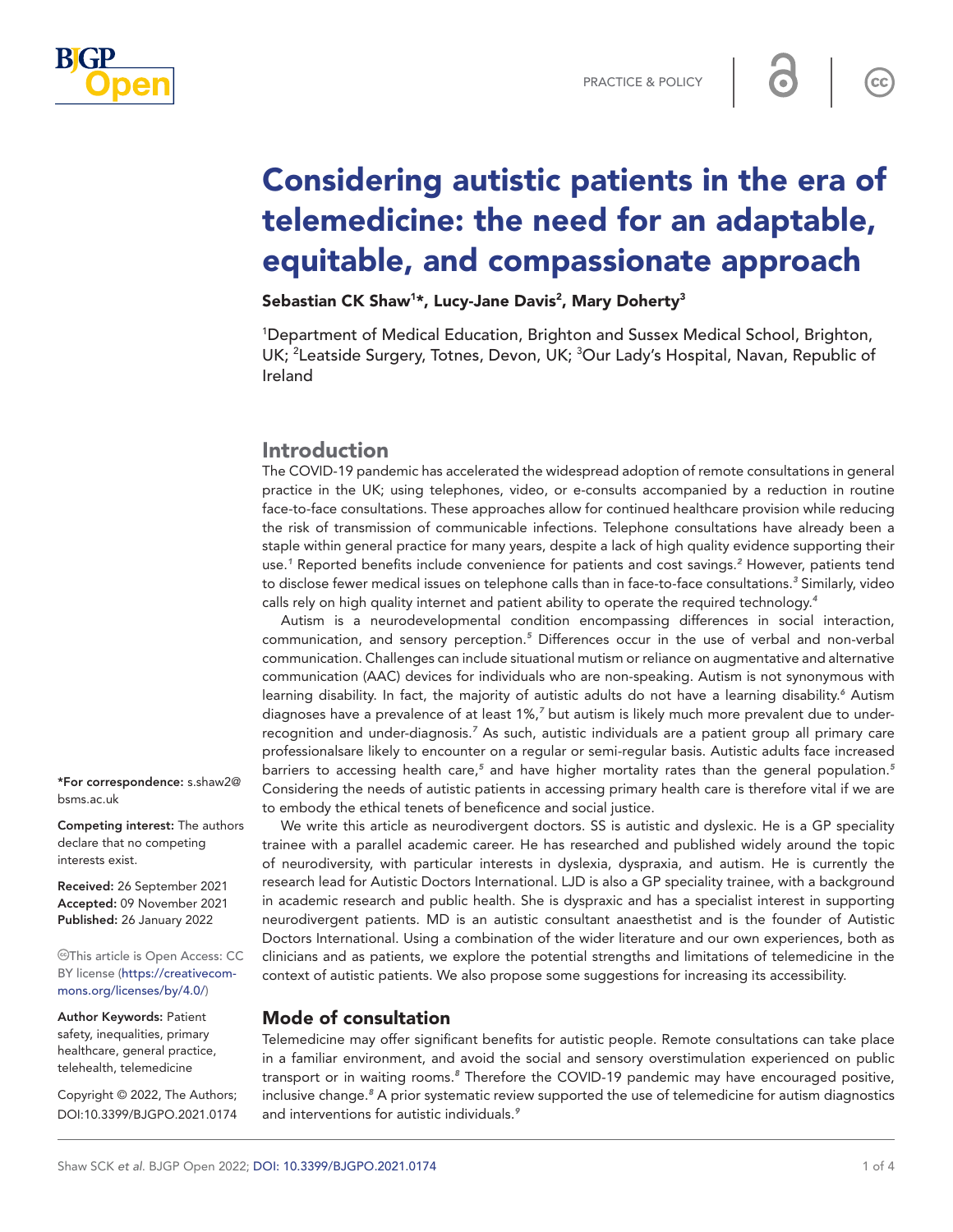However, while autistic individuals have many strengths, there are also areas of life that can be more challenging. Using the telephone is difficult for many autistic adults.*[5,10](#page-3-3)* An inability to analyse non-verbal cues creates a degree of uncertainty and discomfort, which can result in reduced information transfer. Non-speaking autistic patients may need to rely on AAC or proxy communications via caregivers, which may be a particular challenge over the telephone. SS and MD personally find telephone calls anxietyprovoking. In contrast, LJD has found that telephone consultations can be used as part of a process of building a relationship with autistic patients, with a real benefit to discussing and signposting help, often alongside access face-to-face care.

Video calls may be equally challenging for autistic adults, as they *'experience more stress, have less capacity to interpret verbal and non-verbal cues, and feel less empowered to participate'*. *[11](#page-3-8)* This has been observed in clinical practice by LJD, and it can be exacerbated by the tendency to switch within a consultation to video where it may be unanticipated as an option by the patient.

## Appointment booking

In a survey of autistic adults, 62% reported that they had difficulties booking a GP appointment by telephone, compared to only 16% of non-autistic respondents.*[5](#page-3-3)* This disparity creates issues with equitable access to primary healthcare from the outset. It is therefore important to consider how we book appointments for our patients and to consider non-telephone options such as online booking platforms.

#### Appointment timing

In the triage type (or 'doctor first') approach, where a list of calls is generated for the doctor without specific time slots, patients are less likely to be given an appointment time, but rather a general time of day for the call ('morning' or 'afternoon'). This can cause specific access issues for autistic people, where they do not have time to prepare for the call or indeed suspend what they are doing for enough time to focus exclusively on that call.

#### Preparation and processing

Another key aspect of remote consulting is the loss of both preparation time and the space that is normally provided by the process of attending in person. Answering a telephone call does not provide the same scaffolding. This can be exacerbated by not knowing what time to expect a call.

Communication difficulties are compounded by sensory challenges for autistic people.*[5](#page-3-3)* A supermarket or busy office can be a good example of a particularly challenging sensory environment, with bright lights, loud sounds, and many people nearby, yet patients may be unexpectedly called by their doctor while working or shopping.

The additional cognitive load and anxiety generated by a telephone call, particularly if unexpected, can leave an autistic adult unable to function as usual for some time. Moreover, during a consultation, some autistic patients may need extra time to process unanticipated questions due to difficulties in executive functioning.

#### Interoception and sensory differences

Some autistic people have a reduced sense of interoception, or the perception of physiological feedback from the body.*[12](#page-3-9)* This can mean that patients have a very different experience of bodily sensations. Explaining this can be complex, and some patients may not have insight into this difference. As an anecdotal example, some patients report being very unwell with conditions that would be expected to cause significant pain, but are dismissed as they do not experience, describe, or show pain in a pattern that a doctor would traditionally recognise. This will be even more challenging during a telephone discussion for both the patient and doctor where there is an absence of physical cues, and as such we would suggest a lower threshold for face-to-face consultation.

### Summary and recommendations

We have a duty to make reasonable adjustments to facilitate access to healthcare for autistic patients. There is currently a paucity of research in this area. *[Table 1](#page-2-1)* outlines our recommendations for improving current practice based on our own experiences as neurodivergent patients and doctors.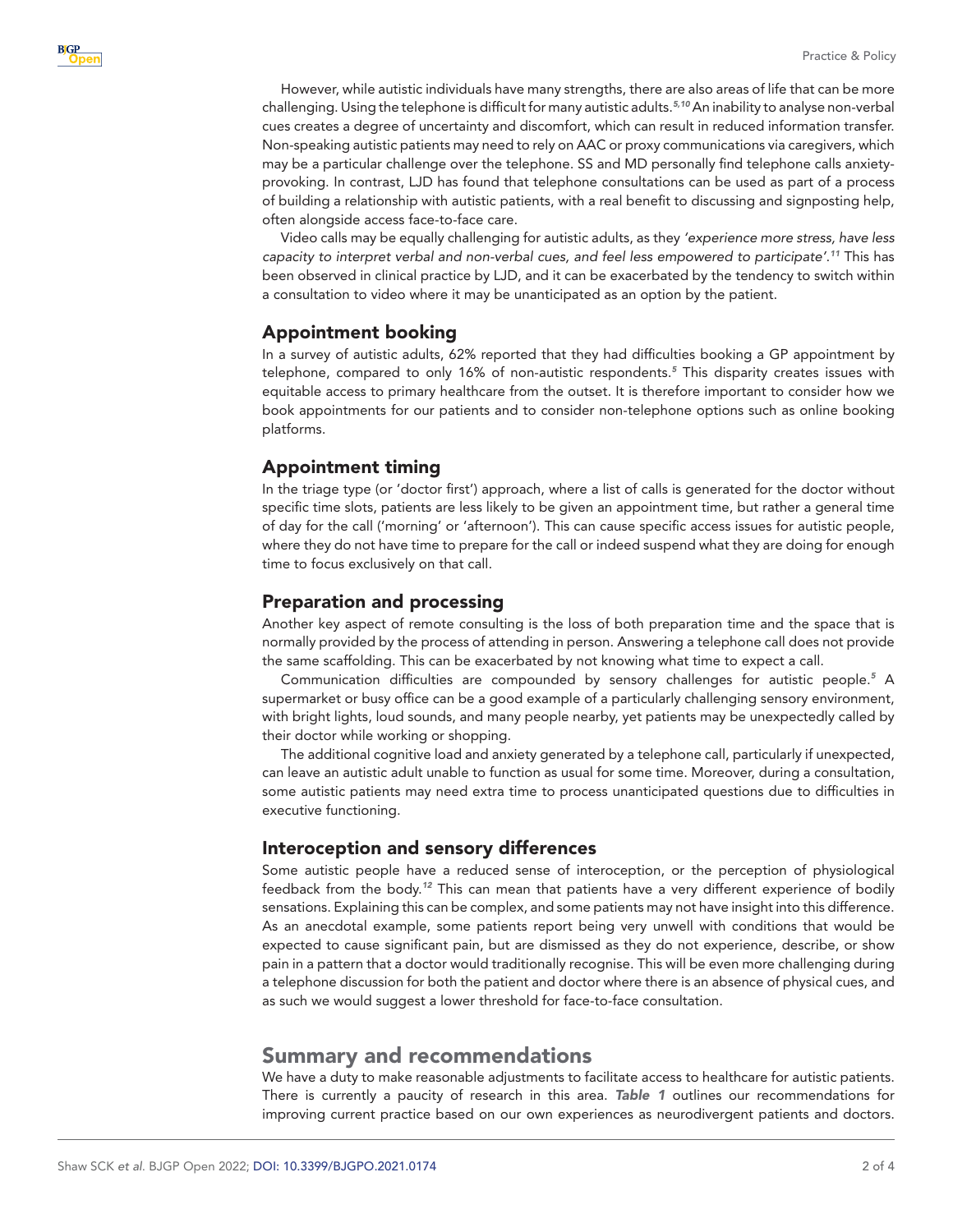<span id="page-2-1"></span>Table 1 Our recommendations for autistic patients

| <b>Rationale</b>                                                                                                                                                                                                    |
|---------------------------------------------------------------------------------------------------------------------------------------------------------------------------------------------------------------------|
|                                                                                                                                                                                                                     |
| By being aware of strategies that are helpful in<br>consulting with each patient from the outset, the clinical<br>and supporting administrative team are better placed to<br>offer care to their autistic patients. |
| Some may not cope with telephone calls or video calls,<br>and this may foster inequitable care.                                                                                                                     |
| Some may not cope with telephone calls to make the<br>booking for the appointment.                                                                                                                                  |
| Some may find the busy waiting room environment<br>challenging and in some surgeries it will be quieter at<br>particular times of the day.                                                                          |
| Autistic patients may need a longer appointment<br>because of specific social communication needs.                                                                                                                  |
| This allows autistic patients to prepare for the<br>appointment and ensure they are in an environment<br>which facilitates their engagement.                                                                        |
|                                                                                                                                                                                                                     |
| Autistic patients may have a variety of needs and<br>requirements to facilitate their communication/<br>consultation.                                                                                               |
| Some may find interoception challenging and thus<br>'present' in unexpected ways, which may require physical<br>examination.                                                                                        |
|                                                                                                                                                                                                                     |

You may also wish to consider:

- Allowing for extra processing time between questions.
- Avoiding rephrasing questions unless asked to.

• Using clear, unambiguous language.

- Adding extra checks of understanding.
- Developing phrases which let a patient know when a question has been adequately answered and using these to help structure the consultation.

#### Following appointment

| Use text messages to summarise information and | This can help to ensure effective communication of key |
|------------------------------------------------|--------------------------------------------------------|
| safety-net.                                    | outcomes.                                              |

These provide a broad guide, but specific practice should be tailored to the needs of individual patients. By adopting simple recommendations and removing barriers, we can facilitate improved access and reduce morbidity and mortality for this vulnerable patient group.

#### Funding

There are no funders to report for this article.

#### Ethical approval

N/A

#### **Provenance**

Freely submitted; externally peer reviewed.

### References

<span id="page-2-0"></span>1. Downes MJ, Mervin MC, Byrnes JM, Scuffham PA. Telephone consultations for general practice: a systematic review. *Syst Rev* 2017; 6(1): 128. DOI: <https://doi.org/10.1186/s13643-017-0529-0>